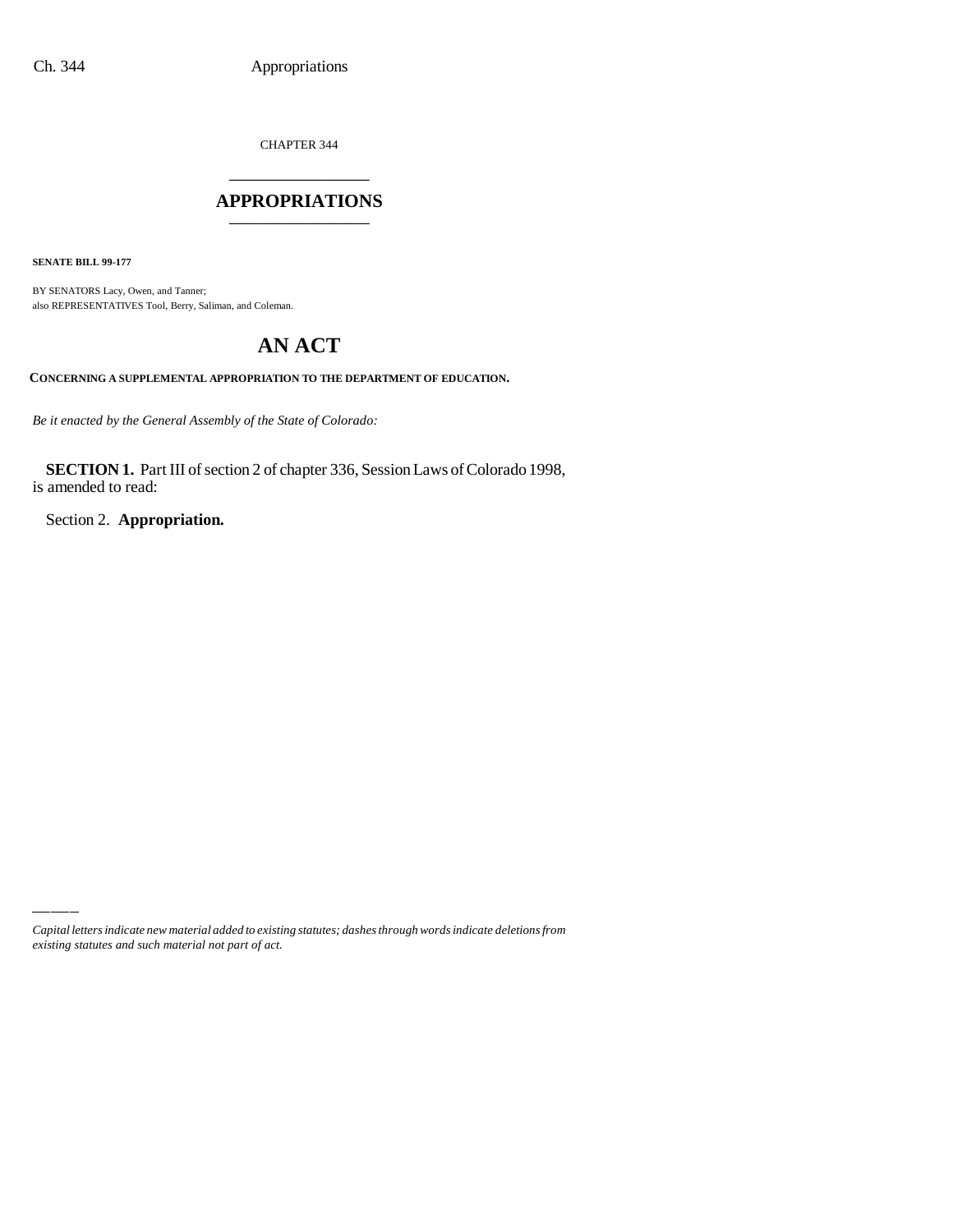|                                                              |                 |              |                                |                | APPROPRIATION FROM       |                           |                |
|--------------------------------------------------------------|-----------------|--------------|--------------------------------|----------------|--------------------------|---------------------------|----------------|
|                                                              |                 |              |                                | <b>GENERAL</b> |                          | <b>CASH</b>               |                |
|                                                              | ITEM &          |              | <b>GENERAL</b>                 | <b>FUND</b>    | CASH                     | <b>FUNDS</b>              | <b>FEDERAL</b> |
|                                                              | <b>SUBTOTAL</b> | <b>TOTAL</b> | <b>FUND</b>                    | <b>EXEMPT</b>  | <b>FUNDS</b>             | <b>EXEMPT</b>             | <b>FUNDS</b>   |
|                                                              | \$              | \$           | \$                             | $\mathbb S$    | \$                       | \$                        | \$             |
|                                                              |                 |              |                                |                |                          |                           |                |
|                                                              |                 |              | <b>PART III</b>                |                |                          |                           |                |
|                                                              |                 |              | <b>DEPARTMENT OF EDUCATION</b> |                |                          |                           |                |
|                                                              |                 |              |                                |                |                          |                           |                |
| (1) SCHOOL DISTRICT AND LIBRARY ASSISTANCE <sup>18, 19</sup> |                 |              |                                |                |                          |                           |                |
| Administration                                               | 6,993,074       |              | 6,033,285                      |                | $93,215^a$               | $866,574(T)$ <sup>b</sup> |                |
|                                                              | 6,947,241       |              | 5,987,452                      |                |                          |                           |                |
|                                                              |                 |              | $(80.2$ FTE)                   |                |                          | $(15.5$ FTE)              |                |
| Sick and Annual Payouts                                      | 102,976         |              |                                |                |                          | $102,976^{\circ}$         |                |
| Salary Survey, Anniversary                                   |                 |              |                                |                |                          |                           |                |
| Increases, and Shift                                         |                 |              |                                |                |                          |                           |                |
| Differential                                                 | 512,391         |              | 472,657                        |                | 39,734 <sup>d</sup>      |                           |                |
| Office of Professional                                       |                 |              |                                |                |                          |                           |                |
| Services                                                     | 1,580,497       |              |                                |                | $1.580.497$ <sup>d</sup> |                           |                |
|                                                              | 1,631,967       |              |                                |                | $1,631,967$ <sup>d</sup> |                           |                |
|                                                              |                 |              |                                |                | $(17.0$ FTE)             |                           |                |
| Telecommunications Program                                   | 105,418         |              | 105,418                        |                |                          |                           |                |
|                                                              |                 |              | $(1.0$ FTE)                    |                |                          |                           |                |
| <b>Library Materials</b>                                     | 101,899         |              | 101,899                        |                |                          |                           |                |

–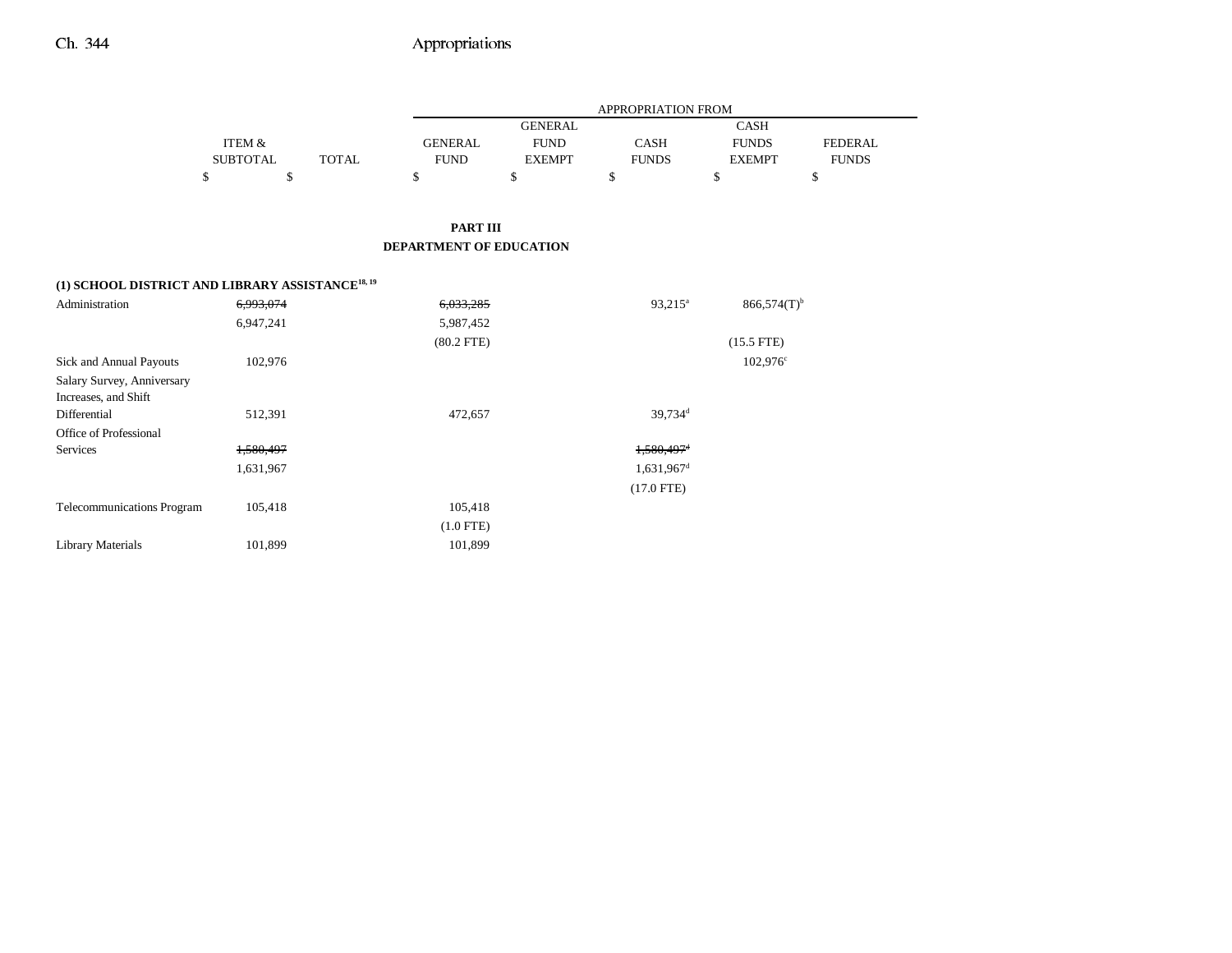| Library for the Blind and the    |         |            |         |                       |         |
|----------------------------------|---------|------------|---------|-----------------------|---------|
| Physically Handicapped,          |         |            |         |                       |         |
| Maintenance and Utilities        | 45,000  |            | 45,000  |                       |         |
| Capitol Complex Leased           |         |            |         |                       |         |
| Space                            | 336,621 |            | 148,114 | $23,563$ <sup>d</sup> | 164,944 |
|                                  | 298,164 |            | 131,193 | $20,871$ <sup>d</sup> | 146,100 |
| Disaster Recovery                | 38,100  |            | 38,100  |                       |         |
| Year 2000 Projects <sup>20</sup> | 272,232 |            | 272,232 |                       |         |
| Access Colorado Library          |         |            |         |                       |         |
| <b>Information Network</b>       | 324,788 |            | 304.788 | $20,000^{\circ}$      |         |
|                                  |         | 10,412,996 |         |                       |         |
|                                  |         | 10.380.176 |         |                       |         |

a Of this amount, \$48,735 shall be from the Educator Licensure Cash Fund pursuant to Section 22-60.5-112, C.R.S., \$35,480 shall be from the Public School Income Fund pursuant to Section 22-2-112(1)(i), C.R.S., and \$9,000 shall be from General Education Development Program fees.

b Of this amount, \$583,505 shall be from indirect cost recoveries, \$140,496 shall be from Public School Transportation, \$72,256 shall be from Public School Finance, Total Program, and \$70,317 shall be from the Department of Natural Resources, Division of Wildlife.

c This amount shall be from indirect cost recoveries.

d These amounts shall be from the Educator Licensure Cash Fund pursuant to Section 22-60.5-112, C.R.S.

e This amount shall be from grants and donations.

#### **(2) DISTRIBUTIONS**

| <b>Regional Systems</b>    | 2,449,893 | 2,449,893 |
|----------------------------|-----------|-----------|
| Colorado Reference Center  | 2,048,101 | 2,048,101 |
| Interlibrary Loan          | 162,006   | 162,006   |
| <b>County Equalization</b> | 134.114   | 134.114   |
| <b>Emeritus Retirement</b> | 213,770   | 213,770   |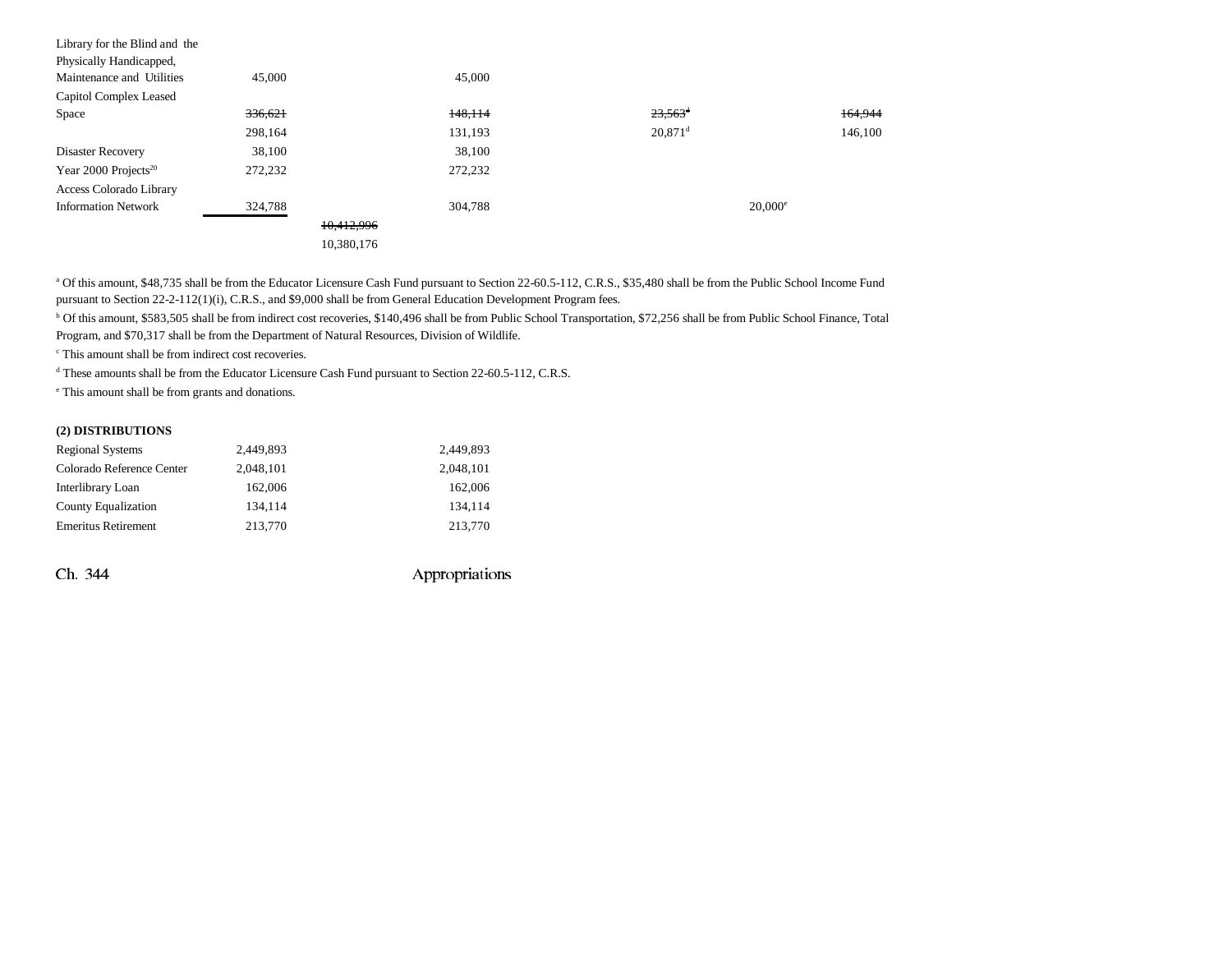|                                         |                 |              | APPROPRIATION FROM |                               |              |                             |                |  |
|-----------------------------------------|-----------------|--------------|--------------------|-------------------------------|--------------|-----------------------------|----------------|--|
|                                         | ITEM &          |              | <b>GENERAL</b>     | <b>GENERAL</b><br><b>FUND</b> | <b>CASH</b>  | <b>CASH</b><br><b>FUNDS</b> | <b>FEDERAL</b> |  |
|                                         | <b>SUBTOTAL</b> | <b>TOTAL</b> | <b>FUND</b>        | <b>EXEMPT</b>                 | <b>FUNDS</b> | <b>EXEMPT</b>               | <b>FUNDS</b>   |  |
|                                         | \$              | \$           | \$                 | \$                            | \$           | \$                          | \$             |  |
|                                         |                 |              |                    |                               |              |                             |                |  |
|                                         |                 |              |                    |                               |              |                             |                |  |
| Boards of Cooperative                   |                 |              |                    |                               |              |                             |                |  |
| Services                                | 170,000         |              | 170,000            |                               |              |                             |                |  |
| <b>Special Contingency</b>              |                 |              |                    |                               |              |                             |                |  |
| Reserve <sup>21</sup>                   | 2,200,000       |              | 2,200,000          |                               |              |                             |                |  |
| Comprehensive Health                    |                 |              |                    |                               |              |                             |                |  |
| Education <sup>22</sup>                 | 600,000         |              | 300,000            |                               |              | $300,000(T)^a$              |                |  |
| Health/Medicaid                         | 8,981,800       |              |                    |                               |              | $8,981,800(T)$ <sup>b</sup> |                |  |
| Expelled Student Services <sup>23</sup> | 3,500,000       |              | 3,500,000          |                               |              |                             |                |  |
| National Academic Student               |                 |              |                    |                               |              |                             |                |  |
| Competitions                            | 50,000          |              |                    |                               |              | $50,000$ <sup>c</sup>       |                |  |
| In-Home and In-School                   |                 |              |                    |                               |              |                             |                |  |
| <b>Suspension Programs</b>              | 497,957         |              | 497,957            |                               |              |                             |                |  |
|                                         |                 | 21,007,641   |                    |                               |              |                             |                |  |

<sup>a</sup> This amount shall be from funds originally appropriated to Public School Finance, Total Program.

<sup>b</sup> This amount shall be from the Department of Health Care Policy and Financing. Of this amount, \$91,399 shall be for administrative costs.

c This amount shall be from gifts, contributions, and donations.

**(3) PUBLIC SCHOOL FINANCE**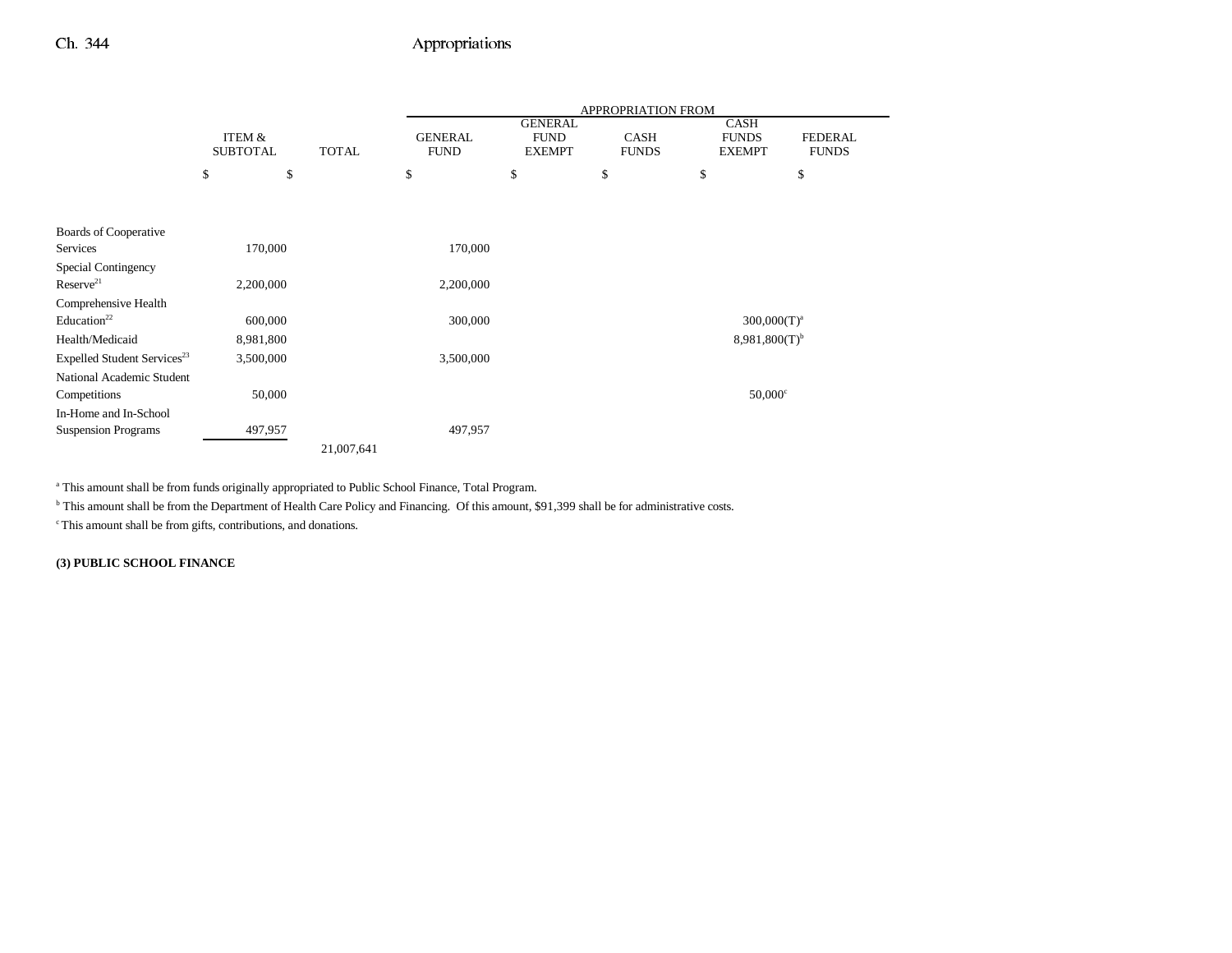| Total Program <sup>24, 25, 26</sup> | 1,851,564,021 |               | 1,775,728,939 | 9.980.760 <sup>a</sup> | 65,854,322 <sup>b</sup>   |                |
|-------------------------------------|---------------|---------------|---------------|------------------------|---------------------------|----------------|
| <b>Public School Transportation</b> | 36,187,227    |               | 36,122,227    |                        | 65,000(L)                 |                |
|                                     | 36,660,494    |               |               |                        | $538,267(L)$ <sup>c</sup> |                |
| English Language Proficiency        | 3,661,238     |               | 2,601,598     |                        | $244,640(T)^d$            | 815,000        |
|                                     |               |               |               |                        | $(1.0$ FTE)               | $(1.5$ FTE $)$ |
| Special Education - Children        |               |               |               |                        |                           |                |
| with Disabilities                   | 127,019,402   |               | 69,410,773    |                        | $55,000(T)^e$             | 57, 553, 629   |
|                                     |               |               |               |                        | $(0.5$ FTE $)$            | $(42.9$ FTE)   |
| Special Education - Gifted          |               |               |               |                        |                           |                |
| and Talented Children <sup>27</sup> | 5,000,000     |               | 5,000,000     |                        |                           |                |
|                                     |               | 2,023,431,888 |               |                        |                           |                |
|                                     |               | 2.023.905.155 |               |                        |                           |                |

a This amount shall be from rental income earned on state trust lands.

b Of this amount, \$19,700,000 shall be from interest earned on moneys in the Public School Fund, \$22,100,000 shall be from federal mineral leasing revenues, and \$24,054,322 shall be from Public School Fund reserves.

c This amount represents an estimate of categorical program support funds to be replaced with local property tax revenue pursuant to Section 22-54-107, C.R.S.

d This amount shall be from federal funds appropriated in the Department of Human Services.

e This amount shall be from federal funds appropriated in the Office of the Governor.

#### **(4) APPROPRIATED SPONSORED PROGRAMS**

| <b>Sponsored Programs</b> | 170,888,845 | 575.000 <sup>a</sup> | $1.132.057^b$ | 169, 181, 788         |
|---------------------------|-------------|----------------------|---------------|-----------------------|
|                           |             |                      | $(7.2$ FTE)   | $(128.1 \text{ FTE})$ |

<sup>a</sup> This amount shall be from fees and charges for workshops, conferences, training programs, and seminars.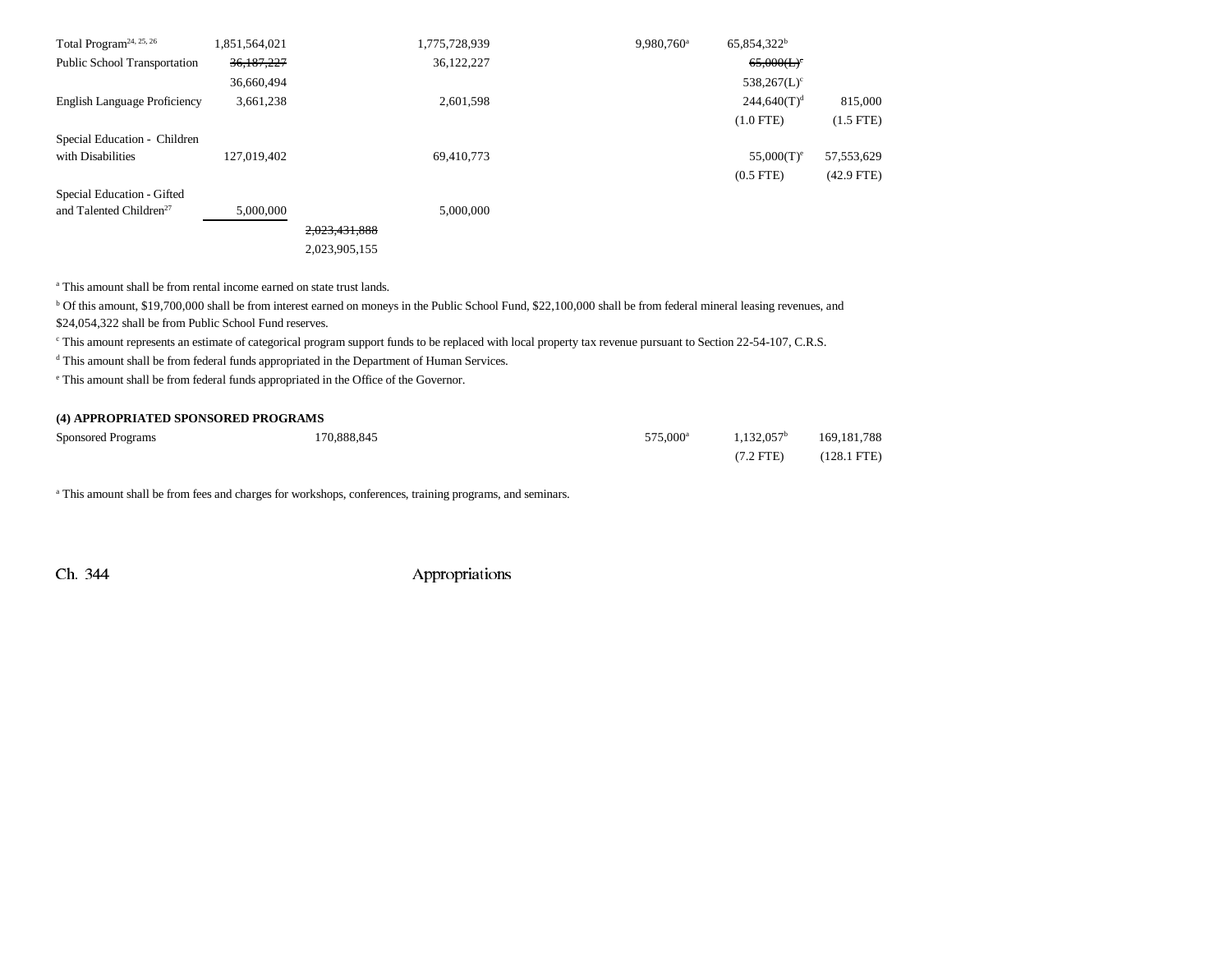|                 |       |                | APPROPRIATION FROM |              |               |                |  |  |  |  |
|-----------------|-------|----------------|--------------------|--------------|---------------|----------------|--|--|--|--|
|                 |       |                | GENERAL            |              | CASH          |                |  |  |  |  |
| ITEM &          |       | <b>GENERAL</b> | <b>FUND</b>        | CASH         | <b>FUNDS</b>  | <b>FEDERAL</b> |  |  |  |  |
| <b>SUBTOTAL</b> | TOTAL | FUND           | <b>EXEMPT</b>      | <b>FUNDS</b> | <b>EXEMPT</b> | <b>FUNDS</b>   |  |  |  |  |
| S               |       |                |                    |              |               |                |  |  |  |  |

<sup>b</sup> Of this amount, \$567,000(T) shall be from the Department of Human Services, \$125,000(T) shall be from the Office of the Governor, \$155,000(T) shall be from the Department of Local Affairs, \$125,000(T) shall be from the Office of the Governor in the Office of Energy Conservation, and \$160,057 shall be from various grants and donations.

#### **(5) SCHOOL FOR THE DEAF AND THE BLIND**

| (A) School Operations <sup>28</sup> |               |           |                    |
|-------------------------------------|---------------|-----------|--------------------|
| <b>Personal Services</b>            | 6,689,941     |           |                    |
|                                     | $(148.2$ FTE) |           |                    |
| Exempt Staff -                      |               |           |                    |
| Salary Survey and                   |               |           |                    |
| Anniversary Increases               | 196,842       |           |                    |
| <b>Operating Expenses</b>           | 364,217       |           |                    |
| Utilities                           | 225,265       |           |                    |
|                                     | 7,476,265     | 6,427,244 | $1,049,021(T)^{a}$ |

a Of this amount, \$964,912 shall be from Public School Finance, Total Program, and \$84,109 shall be from federal Child Nutrition Act funds appropriated in Appropriated Sponsored Programs.

#### **(B) Special Purpose**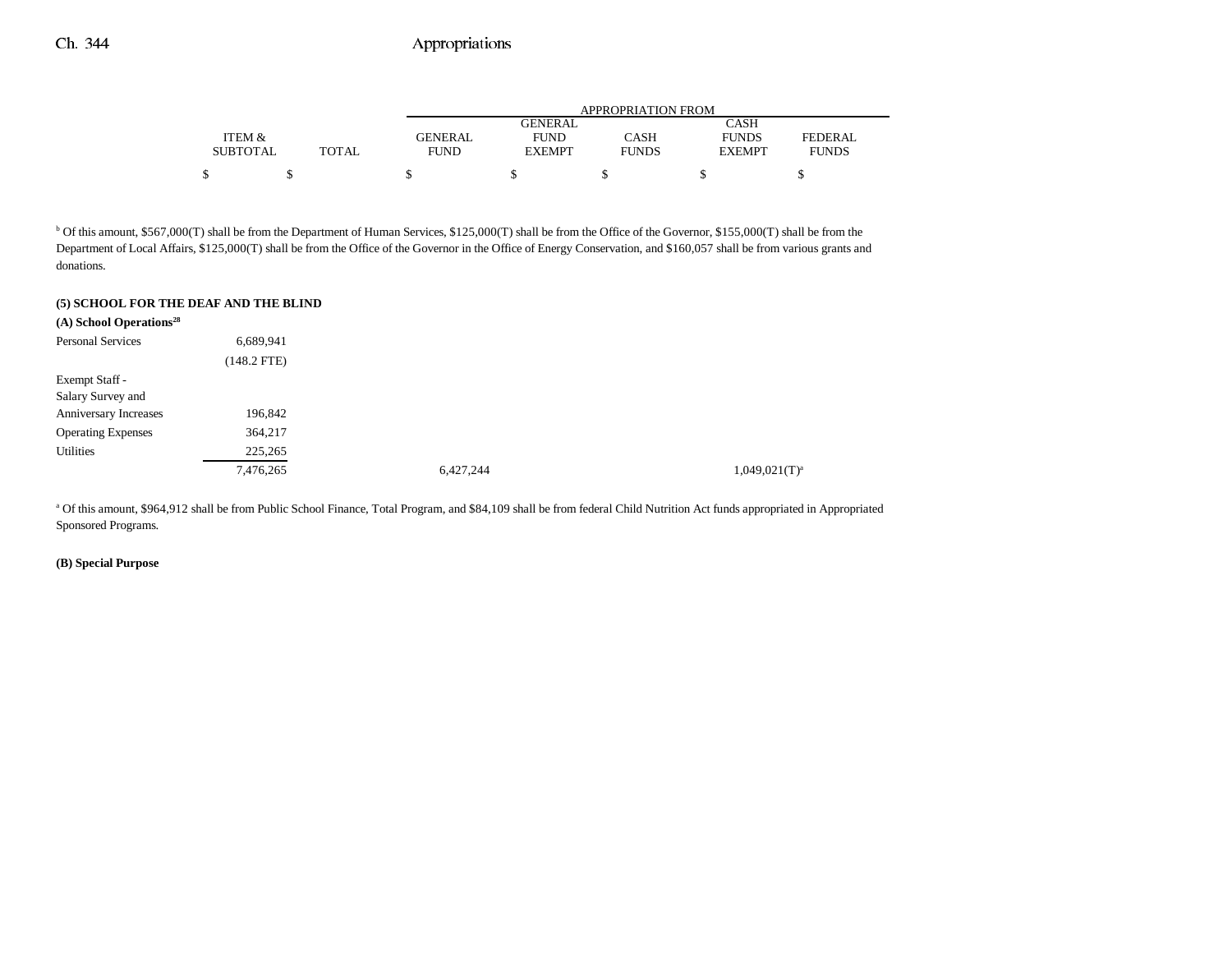| Fees and Conferences    | 75,000      |           |                  |                  |
|-------------------------|-------------|-----------|------------------|------------------|
| Summer Olympics Housing | 10,000      |           |                  |                  |
| Grants                  | 675,000     |           |                  |                  |
|                         | $(9.0$ FTE) |           |                  |                  |
|                         | 760,000     |           | $85,000^{\rm a}$ | $675,000(T)^{b}$ |
|                         |             | 8,236,265 |                  |                  |

a Of this amount, \$75,000 shall be from fees and charges for workshops and conferences, and \$10,000 shall be from housing reimbursements.

**b** This amount shall be from various federal funds transferred from Appropriated Sponsored Programs.

| <b>TOTALS PART III</b> |                 |                 |              |                            |                          |
|------------------------|-----------------|-----------------|--------------|----------------------------|--------------------------|
| $(EDUCATION)^{4,5}$    | \$2,233,977,635 | \$1,914,488,115 | \$12,377,769 | \$79,396,390°              | <del>\$227,715,361</del> |
|                        | \$2,234,418,082 | \$1,914,425,361 | \$12,426,547 | $$79.869.657$ <sup>a</sup> | \$227,696,517            |

<sup>a</sup> Of this amount, \$13,144,035 contains a (T) notation, and  $\frac{665,000}{6}$  \$538,267 contains an (L) notation.

**FOOTNOTES** -- The following statements are referenced to the numbered footnotes throughout section 2.

- 4 (Governor lined through this provision. See L. 98, p. 2193.)
- 5 All Departments, Totals -- The General Assembly requests that copies of all reports requested in other footnotes contained in this act be delivered to the Joint Budget Committee and the majority and minority leadership in each house of the General Assembly. Each principal department of the state shall produce its rules and regulations in an electronic format that is suitable for public access through electronic means. Such rules and regulations in such format shall be submitted to the Office of Legislative Legal Services for publishing on the Internet. It is the intent of the General Assembly that this be done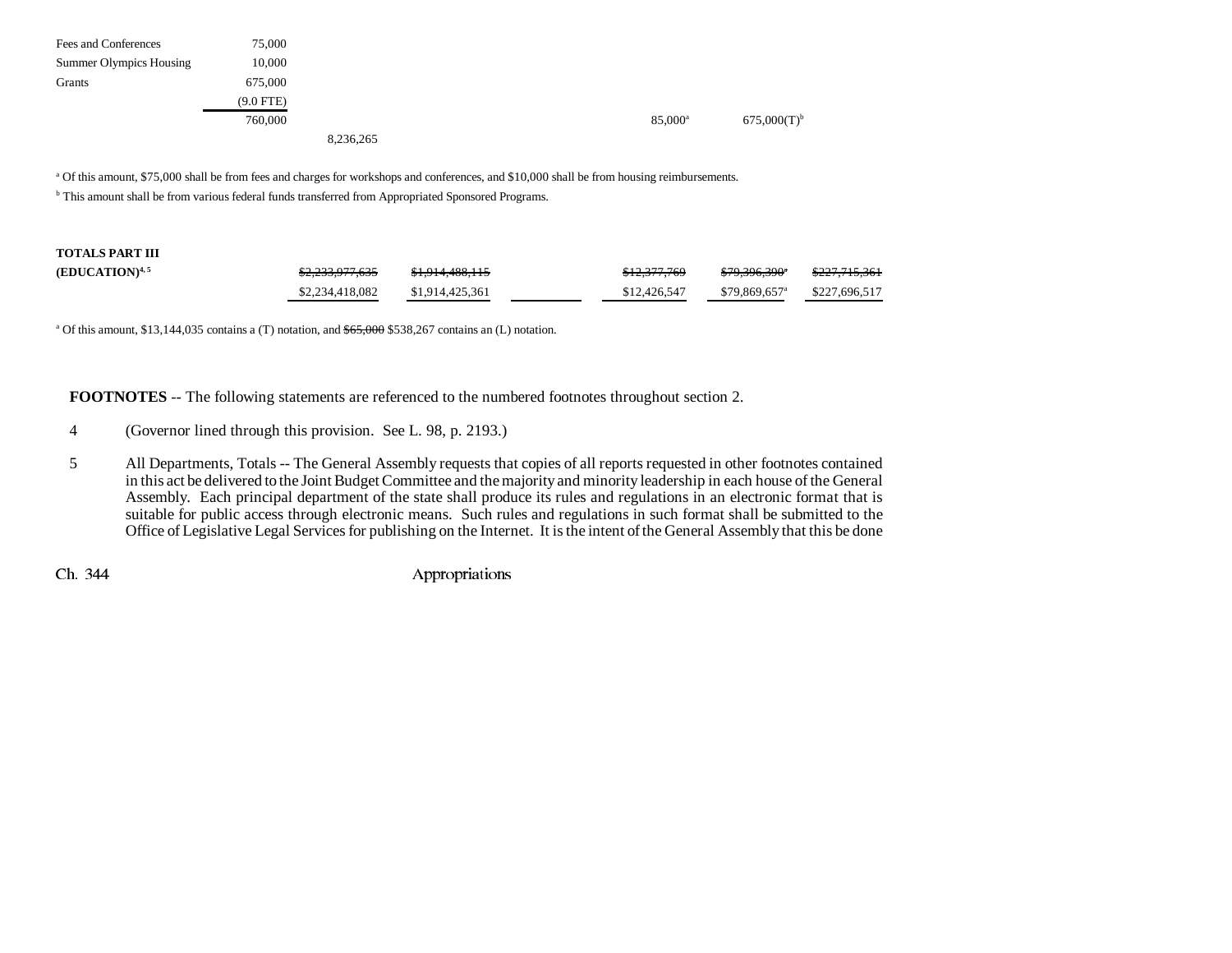|                 |       |         | APPROPRIATION FROM |              |               |              |  |  |  |  |
|-----------------|-------|---------|--------------------|--------------|---------------|--------------|--|--|--|--|
|                 |       |         | GENERAL            |              | CASH          |              |  |  |  |  |
| ITEM &          |       | GENERAL | <b>FUND</b>        | CASH         | <b>FUNDS</b>  | FEDERAL      |  |  |  |  |
| <b>SUBTOTAL</b> | TOTAL | FUND    | <b>EXEMPT</b>      | <b>FUNDS</b> | <b>EXEMPT</b> | <b>FUNDS</b> |  |  |  |  |
|                 |       |         |                    |              |               |              |  |  |  |  |

within existing resources.

- 18 Department of Education, School District and Library Assistance -- The Department is requested to submit its Fiscal Year 1999-2000 budget request to the Office of State Planning and Budgeting for review in accordance with Sections 24-37-301 and 24-1-110, C.R.S. It is expected that the Department's budget request receive the same scrutiny as other budget requests by the Office of State Planning and Budgeting and that the Department's request for General Fund moneys, as approved by the Governor, be included in the total General Fund request for all departments for Fiscal Year 1999-2000.
- 19 Department of Education, School District and Library Assistance -- It is the intent of the General Assembly that the Department submit a zero base budget request for Fiscal Year 1999-2000. The Department is requested to submit an outline of its zero-based budget request by July 1, 1998, a draft of its zero-based budget request by September 1, 1998, and a final zero-based budget request by November 1, 1998.
- 20 Department of Education, School District and Library Assistance, Year 2000 Projects -- It is the intent of the General Assembly that the Department of Education comply with the condition imposed by the Commission on Information Management (IMC) on the Department of Education's Year 2000 Projects implementation plan and develop a formal plan to migrate legacy systems to the Automated Data Exchange program. The plan should include cost estimates and milestone dates, and should be submitted to the IMC with the Department of Education's Fiscal Year 1998-99 Information Management Annual Plan. The Department should make every effort to migrate systems to the Automated Data Exchange rather than renovate systems to become Year 2000 compliant.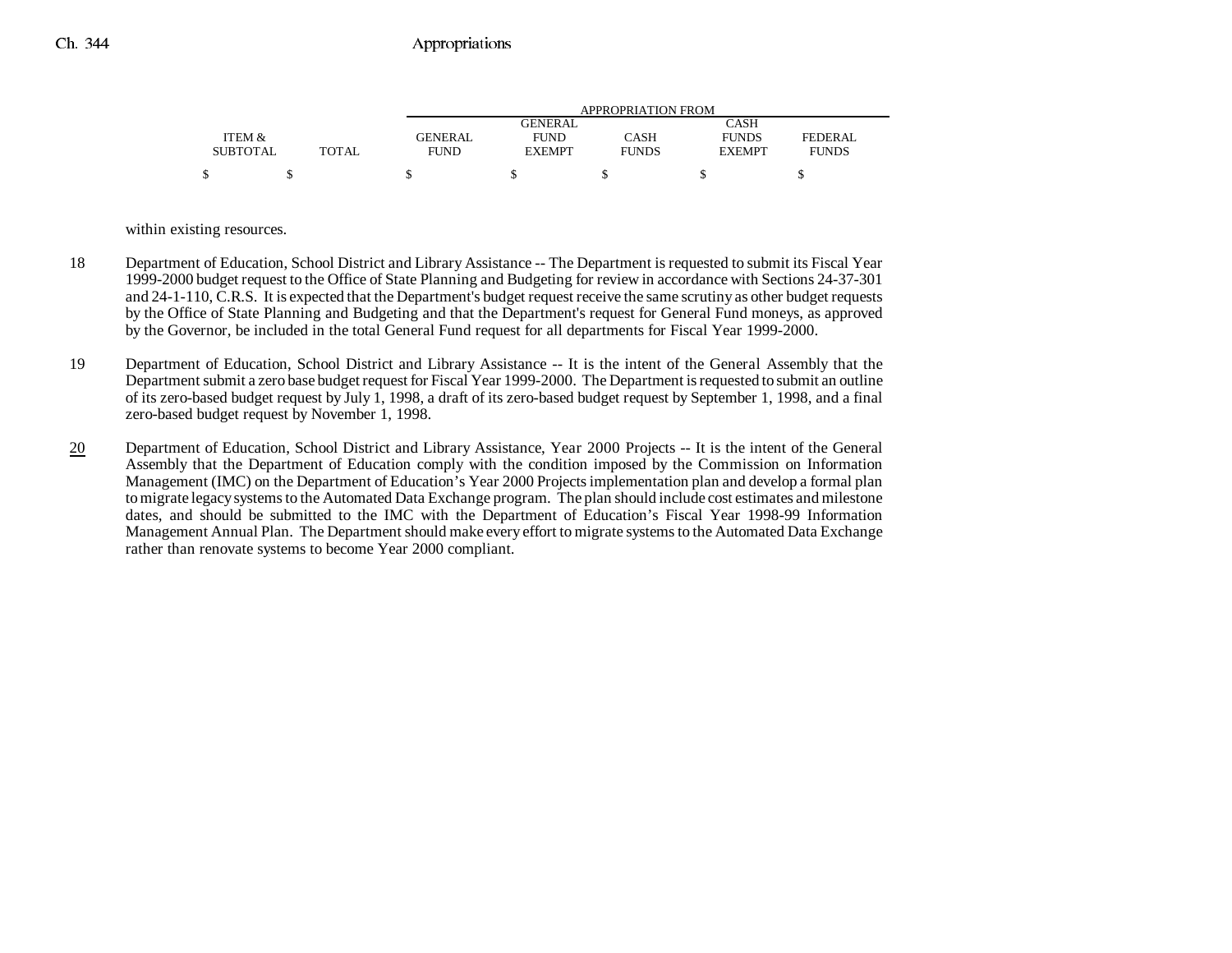- 21 Department of Education, Distributions, Special Contingency Reserve -- It is the intent of the General Assembly that the State Board of Education utilize the assistance of the Division of Property Taxation in the Department of Local Affairs in making a determination of school district requests for payment from the contingency reserve fund prior to approving payments from the fund.
- 22 Department of Education, Distributions, Comprehensive Health Education -- It is the intent of the General Assembly that all funds appropriated for the comprehensive health education fund adhere to the provisions of Section 22-25-104 (6), C.R.S., and all relevant rules and regulations promulgated by the State Board of Education.
- 23 Department of Education, Distributions, Expelled Student Services -- The Department is requested to include in its annual budget request information regarding grant awards made under this program. This information should include, but not be limited to, the number and amount of grants awarded, the grant recipients, and the number of students served by each grant award.
- 24 Department of Education, Public School Finance, Total Program -- The minimum state aid for Fiscal Year 1998-99 is established at \$91.73 per student.
- 25 Department of Education, Public School Finance, Total Program -- The Department is requested to include in its annual budget request information regarding the extent of private sector participation in the preschool program pursuant to Section 22-28-109, C.R.S. The information should include, but not be limited to, the number of participating districts, the funded pupil count (FTE) allocated to each participating district, and whether or not each district contracts for preschool services with community providers.
- 26 Department of Education, Public School Finance, Total Program -- It is the intent of the General Assembly that no less than 95 percent of the per pupil operating revenue available to or through the preschool program shall be used to fund the costs of providing preschool services directly to children enrolled under the preschool program. Such costs shall include teachers and paraprofessional salaries and benefits, supplies and materials, home visits, and the entire cost of any preschool program contracted services. Moneys made available to or through the preschool program shall only be used to fund the costs of services provided by a district to participating children or parents, any associated professional development activities, costs that a district would not otherwise have incurred but for the services provided in conjunction with the preschool program,